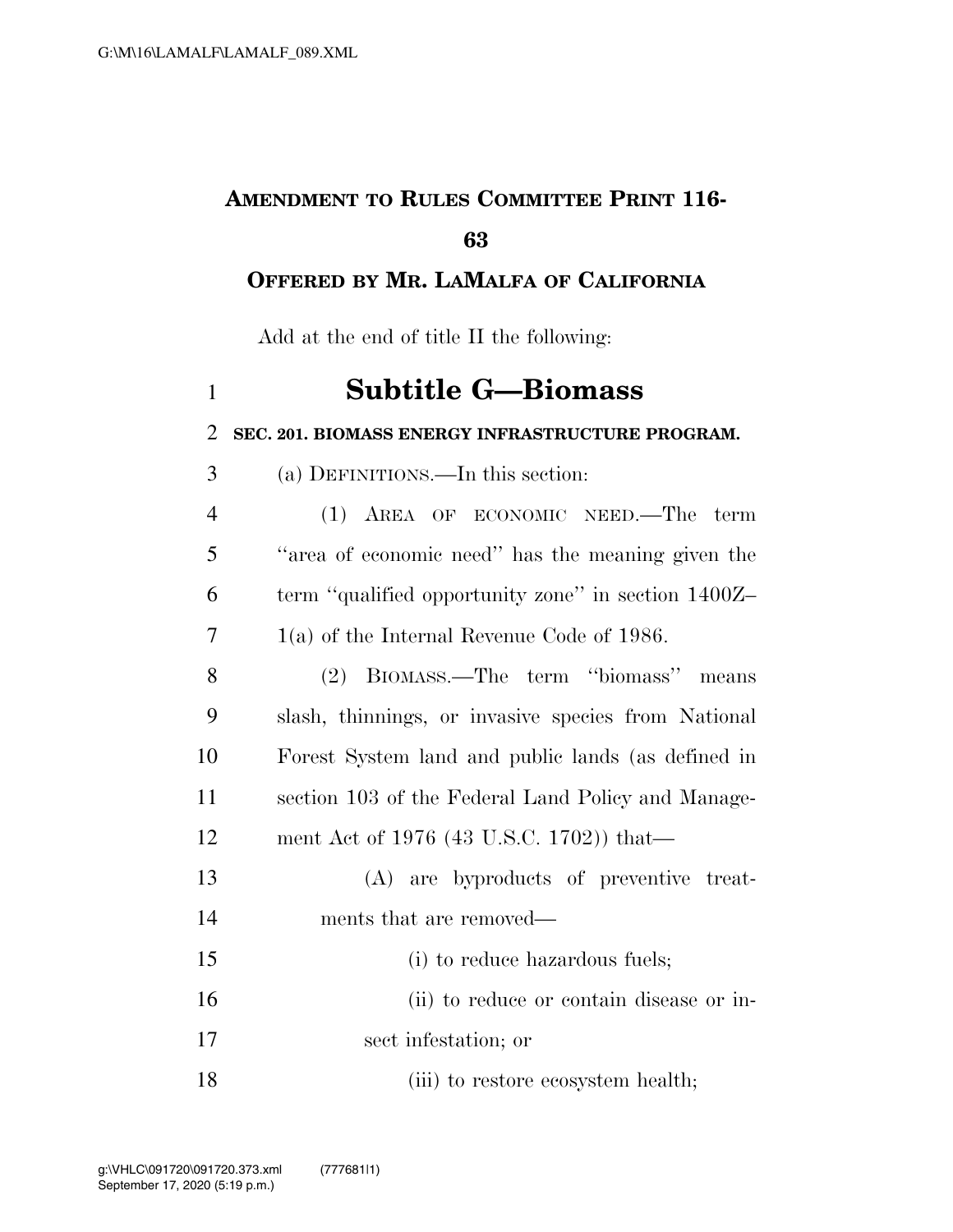| $\mathbf{1}$   | (B) are byproducts of wildfire fuel treat-            |
|----------------|-------------------------------------------------------|
| $\overline{2}$ | ments;                                                |
| 3              | (C) would not otherwise be used for high-             |
| $\overline{4}$ | er-value products; and                                |
| 5              | (D) are harvested—                                    |
| 6              | (i) in accordance with applicable law                 |
| $\overline{7}$ | and land management plans;                            |
| 8              | (ii) in accordance with the require-                  |
| 9              | ments for-                                            |
| 10             | (I) old-growth maintenance, res-                      |
| 11             | toration, and management direction                    |
| 12             | under paragraphs $(2)$ , $(3)$ , and $(4)$ of         |
| 13             | subsection (e) of section 102 of the                  |
| 14             | Healthy Forests Restoration Act of                    |
| 15             | 2003 (16 U.S.C. 6512); and                            |
| 16             | (II) large tree retention under                       |
| 17             | subsection (f) of that section; and                   |
| 18             | (iii) in a manner that retains a min-                 |
| 19             | imum quantity of coarse woody debris for              |
| 20             | habitat, nutrient recycling, and soil con-            |
| 21             | servation.                                            |
| 22             | (3)<br>BIOMASS CONVERSION FACILITY.—The               |
| 23             | term "biomass conversion facility" means a facility   |
| 24             | that converts or proposes to convert biomass, includ- |
| 25             | ing through gasification, into-                       |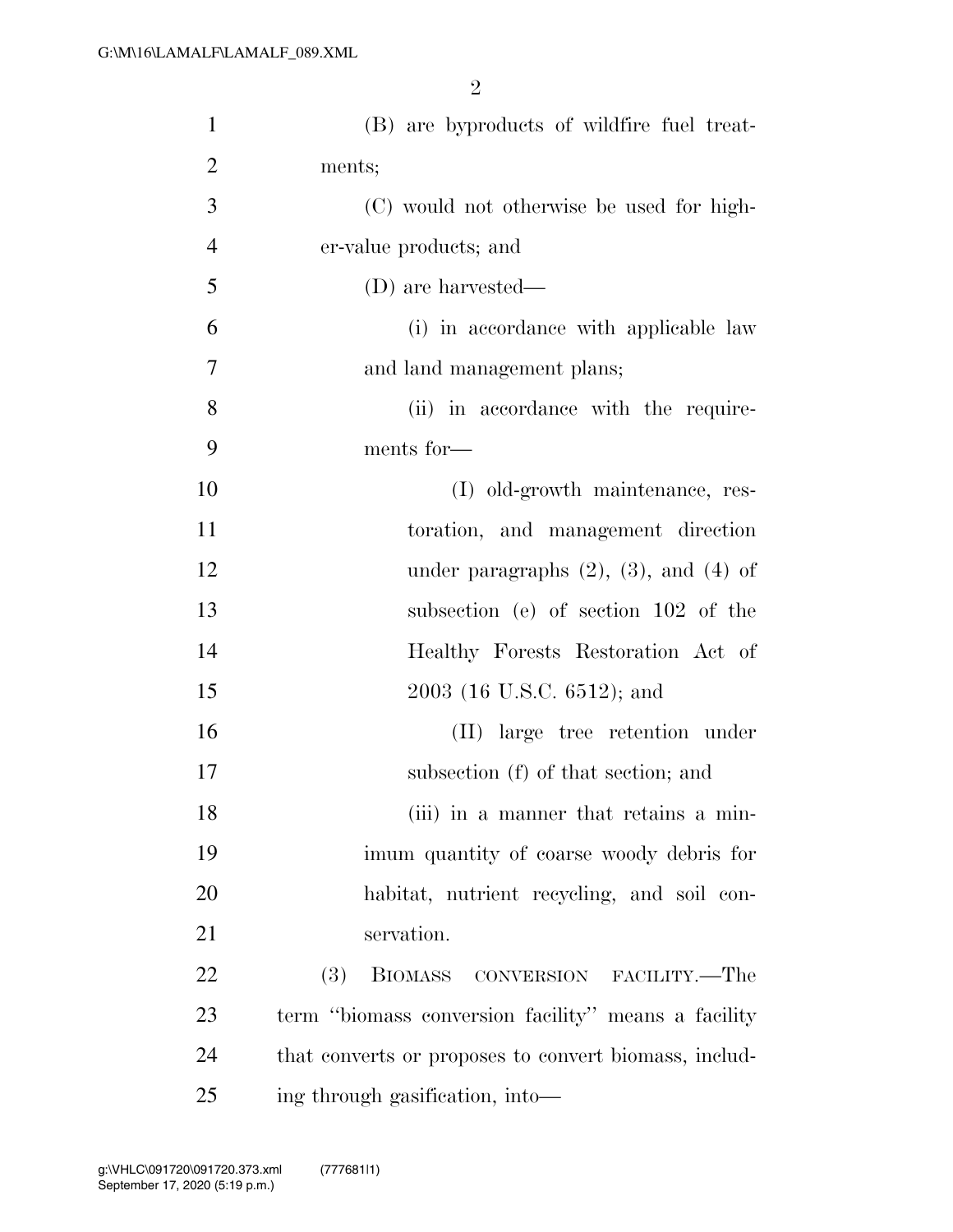| $\mathbf{1}$   | $(A)$ heat;                                         |
|----------------|-----------------------------------------------------|
| $\overline{2}$ | (B) power;                                          |
| 3              | (C) biobased products;                              |
| $\overline{4}$ | (D) advanced biofuels; or                           |
| 5              | (E) any combination of the outputs de-              |
| 6              | scribed in subparagraphs $(A)$ through $(D)$ .      |
| 7              | (4) ELIGIBLE ENTITY.—The term "eligible enti-       |
| 8              | $ty''$ means—                                       |
| 9              | $(A)$ a business;                                   |
| 10             | (B) a limited liability company;                    |
| 11             | (C) a cooperative or an entity with a busi-         |
| 12             | ness arrangement similar to a cooperative, as       |
| 13             | determined by the Secretary;                        |
| 14             | (D) a nonprofit organization; and                   |
| 15             | (E) a public entity.                                |
| 16             | (5) HIGH HAZARD ZONE.—The term "high haz-           |
| 17             | ard zone" means an area identified as being at high |
| 18             | risk of wildfire—                                   |
| 19             | $(A)$ through the use of a fire hazard map-         |
| 20             | ping tool; and                                      |
| 21             | $(B)$ by—                                           |
| 22             | (i) the Secretary; and                              |
| 23             | (ii) the Governor of the State in which             |
| 24             | the area is located.                                |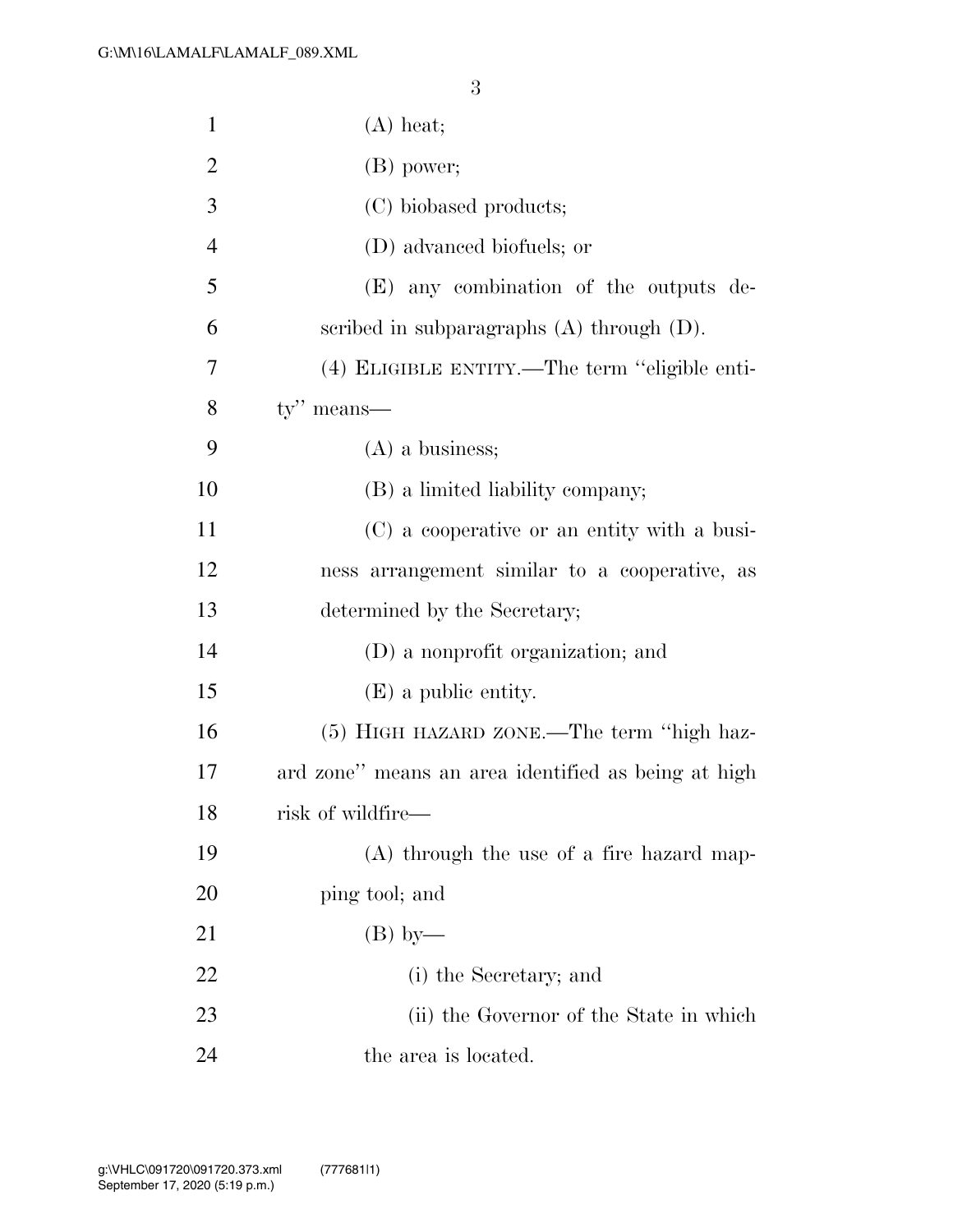| $\mathbf{1}$   | (6) PROGRAM.—The term "program" means                        |
|----------------|--------------------------------------------------------------|
| $\overline{2}$ | the program established under subsection (b).                |
| 3              | (7) SECRETARY.—The term "Secretary" means                    |
| $\overline{4}$ | the Secretary of Energy.                                     |
| 5              | (b) PROGRAM.—Not later than 180 days after the               |
| 6              | date of enactment of this Act, the Secretary shall establish |
| 7              | a program to provide grants, direct loans, and loan guar-    |
| 8              | antees to eligible entities—                                 |
| 9              | (1) to establish a biomass conversion facility;              |
| 10             | $(2)$ to expand the infrastructure of a biomass              |
| 11             | conversion facility;                                         |
| 12             | (3) to make infrastructure or technological                  |
| 13             | changes to a biomass conversion facility; or                 |
| 14             | (4) to remove, harvest, and transport dead or                |
| 15             | dying trees and small diameter low-value trees.              |
| 16             | (c) GRANT AMOUNT.—                                           |
| 17             | (1) IN GENERAL.—The amount of a grant                        |
| 18             | awarded under the program shall be based on—                 |
| 19             | $(A)$ in the case of a grant for an activity                 |
| 20             | described in paragraphs $(1)$ through $(3)$ of sub-          |
| 21             | section (b), the number of kilowatt hours of en-             |
| 22             | ergy generated by the biomass conversion facil-              |
| 23             | ity; and                                                     |
| 24             | (B) in the case of a grant for an activity                   |
| 25             | described in paragraph (4) of that subsection,               |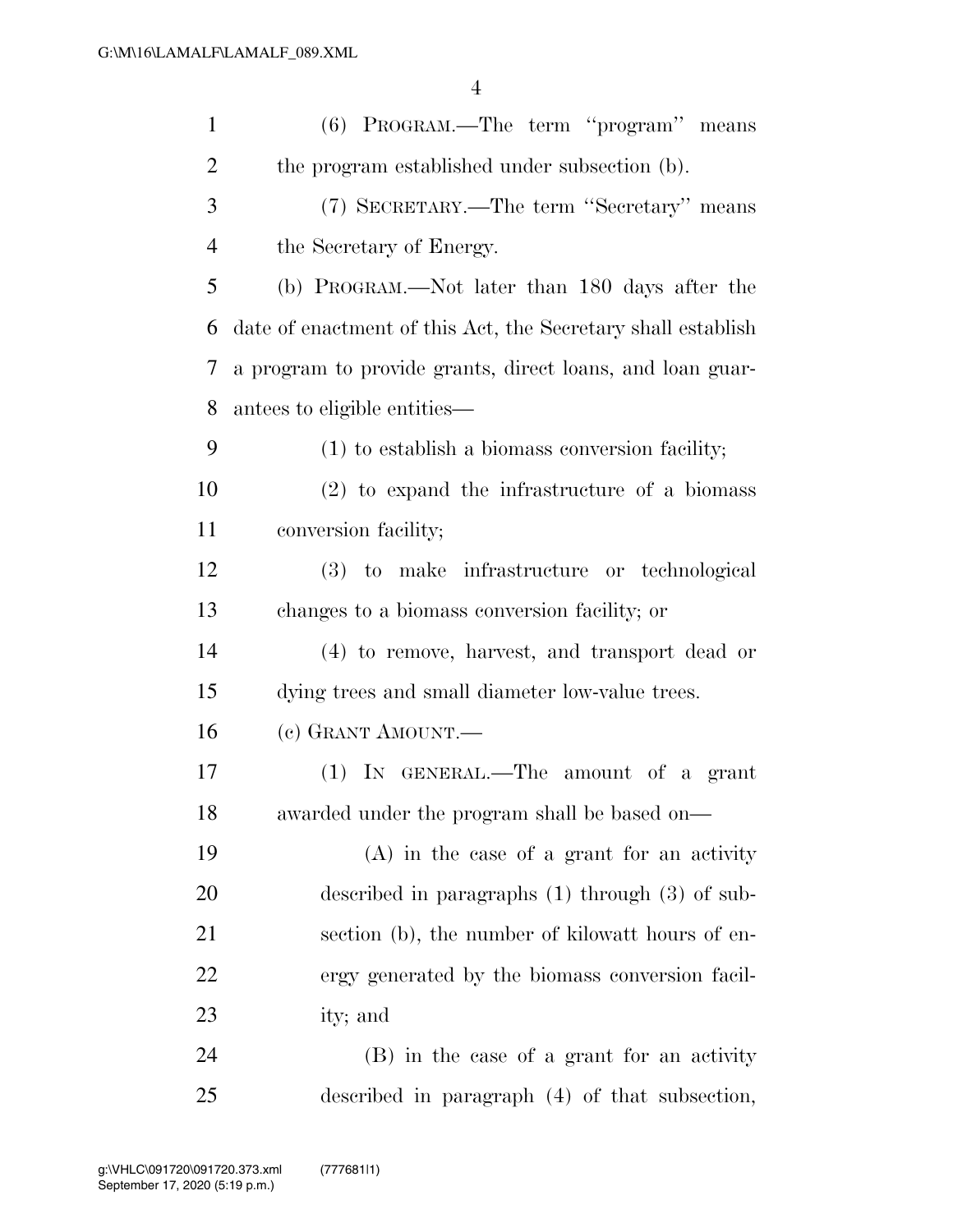| $\mathbf{1}$   | the contribution of the activity to reducing the          |  |  |  |
|----------------|-----------------------------------------------------------|--|--|--|
| $\overline{2}$ | risk of wildfire in high hazard zones.                    |  |  |  |
| 3              | (2) MAXIMUM PAYMENT.—An eligible entity                   |  |  |  |
| $\overline{4}$ | shall not receive more than $$750,000$ in grant funds     |  |  |  |
| 5              | under the program in a single calendar year.              |  |  |  |
| 6              | (d) PRIORITIES.—In awarding a grant, direct loan,         |  |  |  |
| 7              | or loan guarantee under the program, the Secretary shall  |  |  |  |
| 8              | give priority to an eligible entity that—                 |  |  |  |
| 9              | (1) seeks to remove dead or dying trees and               |  |  |  |
| 10             | small diameter low-value trees;                           |  |  |  |
| 11             | (2) seeks to locate a biomass conversion facility         |  |  |  |
| 12             | $in-$                                                     |  |  |  |
| 13             | $(A)$ an area of economic need; or                        |  |  |  |
|                |                                                           |  |  |  |
| 14             | (B) an area in which there has been a de-                 |  |  |  |
| 15             | cline in forest occupation, as determined by the          |  |  |  |
| 16             | Secretary; or                                             |  |  |  |
| 17             | $(3)$ is a small business, as determined by the           |  |  |  |
| 18             | Administrator of the Small Business Administration.       |  |  |  |
| 19             | (e) GRANT MATCHING REQUIREMENT. - Each eligible           |  |  |  |
| 20             | entity that receives a grant under the program shall pro- |  |  |  |
| 21             | vide an amount equal to 50 percent of the amount of the   |  |  |  |